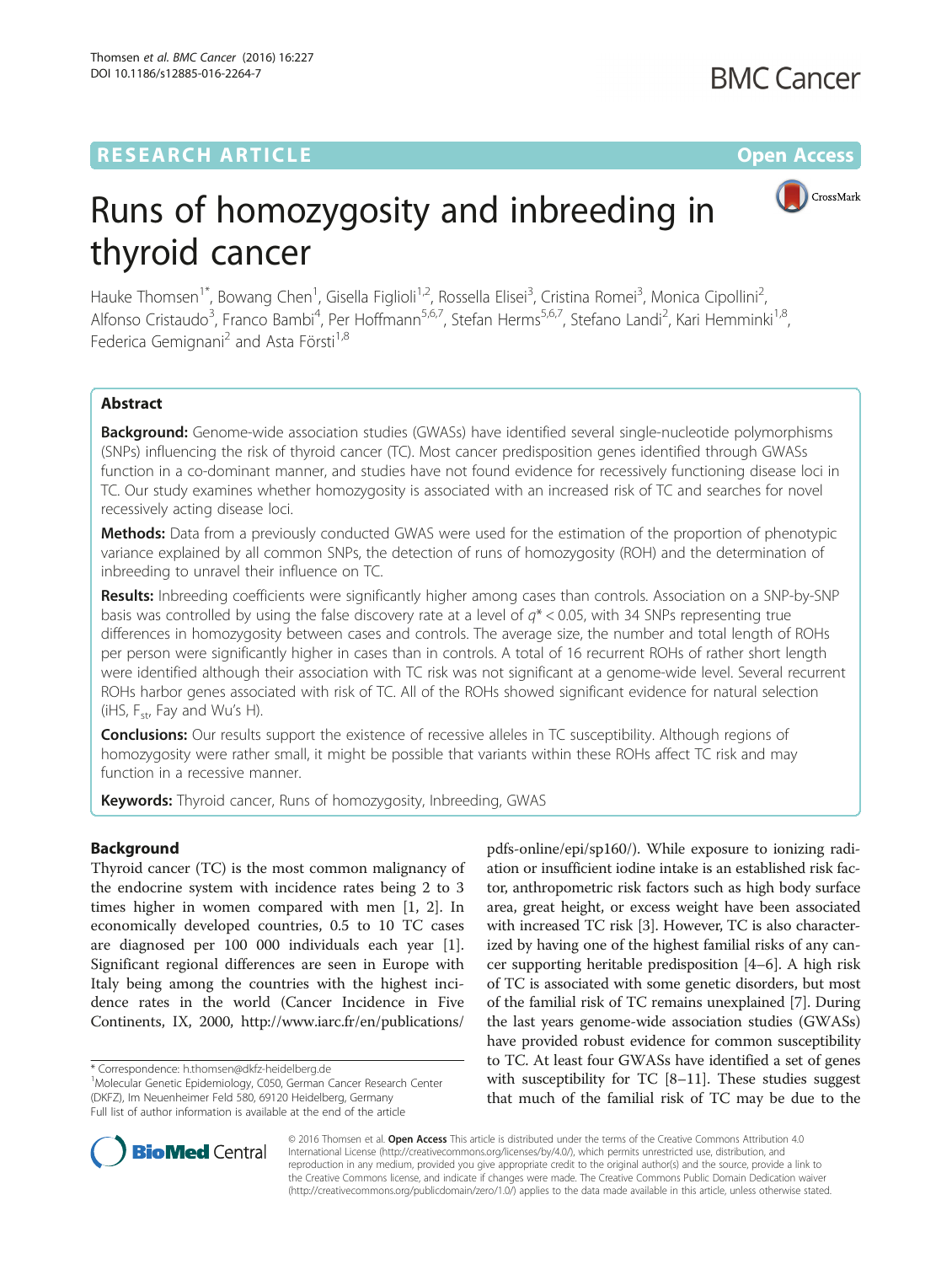coinheritance of multiple low/moderate-penetrant alleles, some of which may be common. The majority of cancer predisposition genes identified through the GWASs function in a co-dominant manner, and no evidence has been found for recessively functioning disease loci in TC, although the risk for TC among siblings is much higher than the parent-offspring risk, suggesting recessive inheritance [\[6](#page-9-0)]. Recessive inheritance has been associated with consanguinity or an increased risk in populations characterized by a higher degree of inbreeding and corresponding homozygosity [\[12](#page-9-0)]. A consecutive pattern, called runs of homozygosity (ROH), appears mainly in an increased frequency due to a high level of relatedness between individuals within a population or due to selection [\[13](#page-9-0)]. These ROHs are shown to predispose to many genetic diseases including cancers [[14](#page-9-0)–[16\]](#page-9-0). The siblings-risk and the fact and that TC is part of recessively inherited syndromes such as the Werner syndrome make TC an ideal target to search for recessively acting disease loci [\[6](#page-9-0), [7](#page-9-0)].

In a first step we estimated the proportion of the total phenotypic variance explained by all common SNPs for TC risk. This was followed by a whole-genome homozygosity analysis based on our previous GWAS in the high-incidence Italian population. The aim of our study was to examine whether inbreeding or homozygosity is associated with an increased risk of TC and to search for novel recessively acting disease loci.

#### Methods

## Ethics statement

Study participants were recruited according to the protocols approved by the institutional review boards in accordance with the Declaration of Helsinki. All subjects provided written informed consent. This study was approved by the ethics committees of the University Hospitals of Cisanello and Santa Chiara in Pisa, Italy and of the Meyer Hospital in Florence, Italy.

### Genomic data - quality control of SNP genotyping

The study is based on the genotyping data of our previously performed GWAS on the Italian cases and controls, and did not include any new participants [[11, 17](#page-9-0)]. All patients were ascertained with papillary thyroid cancer (PTC) through the University Hospital Cisanello in Pisa. After a stringent quality control procedure the final set consisted of 649 cases and 431 controls with genotype data on 536 270 SNPs [[18, 19\]](#page-9-0). Data have been submitted to a central database: [www.gwascentral.org](http://www.gwascentral.org).

## Proportion of the total phenotypic variance explained by all common SNPs

The approach of Yang et al. was used to estimate the proportion of the total phenotypic variance explained by all common SNPs [[20](#page-9-0)]. First, we estimated the genetic relationship matrix (GRM) for each individual autosome of all the individuals and fitted the GRMs in a mixed linear model (MLM) to estimate the proportion of the phenotypic variance explained by all common SNPs. We repeated this scenario after excluding 15 identified GWAS regions for TC including the genomic region 500 kb upstream and downstream [[11](#page-9-0), [17](#page-9-0)]. This left us with a total of 520 137 autosomal SNPs.

For both scenarios sex and eigenvectors from 10 principal components of the population structure were used as covariates. Consecutive estimates on the observed 0–1 scale are linearly transformed to that on the unobserved continuous liability scale such that  $h_1^2 = h_0^2 K(1 - K)/z^2$  [[21\]](#page-9-0), where K is the prevalence of the disease and z is the value of the standard normal probability density function at the threshold t. Given an incidence of  $8 - 9/100 000$ /year will result in a cumulative risk of  $\sim$  6 in 1000 as an estimate of the prevalence. Estimation was performed using restricted maximum likelihood (REML) via the genome-wide complex trait analysis (GCTA) software [\[22](#page-10-0)].

## Genome-wide assessment of associations between homozygosity at individual SNPs and TC

A chi<sup>2</sup> -test was performed to test for any association between homozygosity and susceptibility of TC on a SNP-by-SNP basis in our entire sample series [\[14](#page-9-0)]. To control the problem of multiple testing the false discovery rate (FDR) was calculated and controlled at an arbitrary level  $q^*$  < 0.05 [[23](#page-10-0)].

#### Statistical and bioinformatics analysis

We defined ROHs following recommendations in Howrigan et al. [[24](#page-10-0)] ROHs were detected using PLINK (v1.07) software. To prevent overestimating the number and size of ROHs no heterozygous SNPs were permitted in any window. We kept the remaining options to default values. The parameter for the "homozyg-kb" option was also kept at the default value of 1000 kb to select individual segments of minimal length. We only varied the parameter "homozyg-snp" option according to the definition of ROHs as below. Subsequent statistical analyses were performed using packages available in the R statistics package [[25\]](#page-10-0). Comparison of the distribution of categorical variables was performed using the chi<sup>2</sup>-test. To compare the difference in the average number of ROHs between cases and controls, we used the Student's t-test. Naive adjustment for multiple testing was based on the Bonferroni correction.

#### Identification of homozygosity

We used the method of Lencz et al. to estimate the minimum number of consecutive homozygous SNPs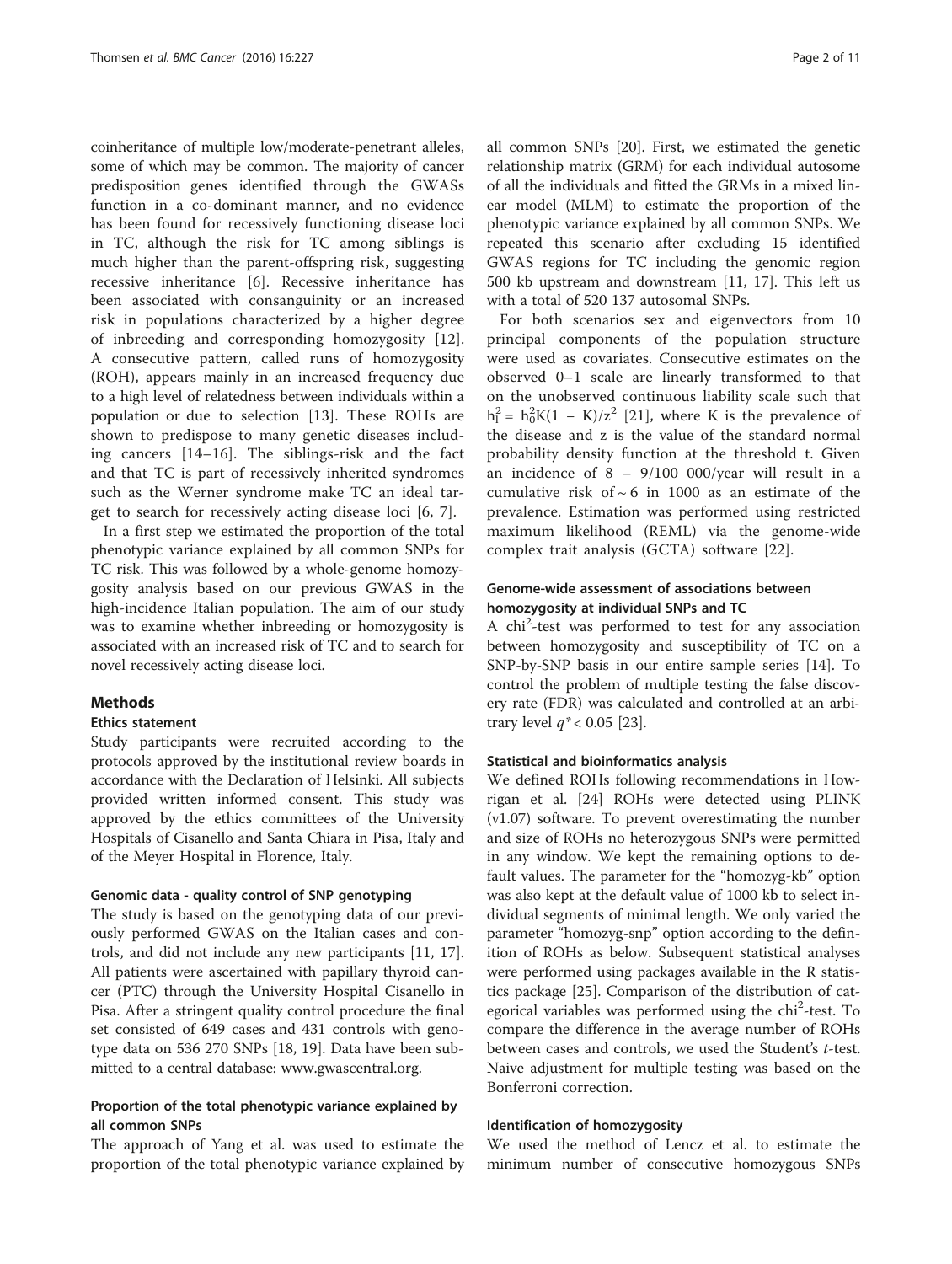<span id="page-2-0"></span>required to form a ROH that was more than an order of magnitude larger than the mean haploblock size in the human genome without being too large to be very rare [[26\]](#page-10-0). In our TC data, with 1080 individuals and 536 270 SNPs, the mean heterozygosity in controls was calculated to be 35 %. Thus, a minimum length of 53 would be required to produce <5 % randomly generated ROHs

across all subjects:  $((1-0.35)^{53} \times 536 \ 270 \times 1080 \le 0.05)$ . Due to linkage disequilibrium (LD) between the SNPs, the SNP genotypes are not always independent. Pairwise LD was estimated using the SNP pruning function of PLINK, with a default value of  $r^2 > 0.8$  and restricting the search of tagging SNPs within each 250 kb window. Approximately 377 000 separable tag groups were

Table 1 Association between homozygosity and susceptibility to TC for individual SNPs

| <b>SNP</b> | <b>CHR</b>     | $\mathsf{BP}^\mathsf{a}$ | Cases AA/BB | Cases AB | Controls AA/BB | Controls AB | chi <sup>2</sup> | $P^{\rm b}$            | $\hat{q}^{*_C}$       | Genes                                    |
|------------|----------------|--------------------------|-------------|----------|----------------|-------------|------------------|------------------------|-----------------------|------------------------------------------|
| rs4698482  | $\overline{4}$ | 16020011                 | 519         | 116      | 274            | 157         | 44.43            | $2.62 \times 10^{-11}$ | $1.40 \times 10^{-5}$ | LDB <sub>2</sub>                         |
| rs11688848 | 2              | 204624451                | 512         | 119      | 275            | 156         | 40.10            | $2.40 \times 10^{-10}$ | $5.38 \times 10^{-5}$ | <b>ICOS</b>                              |
| rs9578483  | 13             | 22068754                 | 543         | 97       | 296            | 135         | 39.66            | $3.01 \times 10^{-10}$ | $5.38 \times 10^{-5}$ | FGF9, FTHL7                              |
| rs839509   | 2              | 212530542                | 497         | 126      | 270            | 160         | 37.09            | $1.12 \times 10^{-9}$  | 0.0001                | ERBB4, CPS1,<br>hCG_1645016              |
| rs2414003  | 15             | 48105489                 | 514         | 122      | 280            | 151         | 33.90            | $5.77 \times 10^{-9}$  | 0.0006                | ATP8B4, SLC27A2                          |
| rs3096381  | 16             | 69875502                 | 525         | 116      | 289            | 141         | 30.46            | $3.39 \times 10^{-8}$  | 0.0028                | FLJ11171, HYDIN, CALB2                   |
| rs630695   | 6              | 117359452                | 526         | 103      | 299            | 132         | 30.10            | $4.09 \times 10^{-8}$  | 0.0028                | RFXDC1, GPRC6A, VGLL2                    |
| rs938845   | 18             | 63860975                 | 512         | 122      | 284            | 147         | 30.02            | $4.26 \times 10^{-8}$  | 0.0028                | <b>NA</b>                                |
| rs17797954 | 5              | 174303096                | 516         | 122      | 287            | 144         | 28.09            | $1.15 \times 10^{-7}$  | 0.0068                | DRD1                                     |
| rs10961997 | 9              | 15361675                 | 509         | 134      | 279            | 152         | 27.48            | $1.58 \times 10^{-7}$  | 0.0083                | SNAPC3                                   |
| rs12126497 | $\overline{1}$ | 166939482                | 586         | 56       | 346            | 85          | 27.33            | $1.71 \times 10^{-7}$  | 0.0083                | DPT, XCL1                                |
| rs509716   | 6              | 131475408                | 532         | 113      | 297            | 134         | 26.90            | $2.13 \times 10^{-7}$  | 0.0095                | EPB41L2, AKAP7                           |
| rs6715968  | $\overline{2}$ | 229884476                | 484         | 141      | 272            | 159         | 25.75            | $3.86 \times 10^{-7}$  | 0.0159                | PID1, DNER                               |
| rs712082   | $\overline{1}$ | 222792683                | 545         | 98       | 311            | 120         | 25.32            | $4.83 \times 10^{-7}$  | 0.0173                | WDR26, AKR1B1P1                          |
| rs6440553  | 3              | 149713261                | 545         | 84       | 321            | 110         | 25.32            | $4.84 \times 10^{-7}$  | 0.0173                | RPL38P1                                  |
| rs8043171  | 15             | 90065471                 | 529         | 105      | 304            | 127         | 25.07            | $5.50 \times 10^{-7}$  | 0.0184                | SLCO3A1                                  |
| rs12902263 | 15             | 69429108                 | 556         | 87       | 321            | 110         | 24.77            | $6.44 \times 10^{-7}$  | 0.0197                | THSD4, hCG_2004593,<br>NR <sub>2E3</sub> |
| rs10254361 | 7              | 119351441                | 522         | 116      | 296            | 135         | 24.72            | $6.62 \times 10^{-7}$  | 0.0197                | KCND <sub>2</sub>                        |
| rs11563992 | 7              | 27347461                 | 507         | 115      | 294            | 136         | 24.16            | $8.86 \times 10^{-7}$  | 0.0242                | <b>NA</b>                                |
| rs7018634  | 9              | 20249528                 | 538         | 100      | 310            | 121         | 24.11            | $9.05 \times 10^{-7}$  | 0.0242                | SLC24A2, SMNP                            |
| rs11169076 | 12             | 48261675                 | 571         | 72       | 335            | 96          | 23.99            | $9.68 \times 10^{-7}$  | 0.0247                | MCRS1, FAM186B                           |
| rs1943939  | 18             | 69856260                 | 556         | 62       | 342            | 89          | 23.22            | $1.43 \times 10^{-6}$  | 0.0332                | FBXO15,                                  |
| rs12660310 | 6              | 167051901                | 503         | 120      | 292            | 139         | 23.18            | $1.46 \times 10^{-6}$  | 0.0332                | RPS6KA2, RNASET2                         |
| rs11204947 | $\overline{1}$ | 150484881                | 489         | 135      | 280            | 151         | 23.16            | $1.48 \times 10^{-6}$  | 0.0332                | HRNR, FLG,                               |
| rs3821310  | $\overline{2}$ | 74923771                 | 581         | 61       | 345            | 85          | 23.06            | $1.56 \times 10^{-6}$  | 0.0335                | HK2, SEMA4F, POLE4                       |
| rs9407406  | 9              | 8229748                  | 532         | 95       | 314            | 117         | 22.93            | $1.67 \times 10^{-6}$  | 0.0345                | C9orf123, PTPRD                          |
| rs2830028  | 21             | 26349119                 | 493         | 133      | 282            | 148         | 22.64            | $1.94 \times 10^{-6}$  | 0.0386                | APP, GABPA, CYYR1                        |
| rs11151652 | -18            | 67133203                 | 554         | 91       | 319            | 110         | 22.52            | $2.07 \times 10^{-6}$  | 0.0397                | CBLN <sub>2</sub>                        |
| rs10779770 | $\overline{1}$ | 12529312                 | 537         | 97       | 314            | 117         | 22.42            | $2.18 \times 10^{-6}$  | 0.0403                | VPS13D, DHRS3                            |
| rs1508833  | 5              | 38050010                 | 519         | 108      | 303            | 127         | 22.35            | $2.26 \times 10^{-6}$  | 0.0404                | GDNF, EGFLAM                             |
| rs554232   | 8              | 102533760                | 540         | 98       | 314            | 117         | 22.23            | $2.40 \times 10^{-6}$  | 0.0408                | NACAP1, GRHL2                            |
| rs2102727  | 8              | 53063166                 | 502         | 133      | 285            | 146         | 22.21            | $2.43 \times 10^{-6}$  | 0.0408                | PCMTD1, ST18,                            |
| rs9379246  | 6              | 8777273                  | 571         | 67       | 341            | 90          | 22.11            | $2.56 \times 10^{-6}$  | 0.0416                | <b>HULC</b>                              |
| rs7481683  | 11             | 8157762                  | 454         | 174      | 252            | 179         | 21.98            | $2.75 \times 10^{-6}$  | 0.0434                | RIC3, LMO1                               |

<sup>a</sup>Genome build hg18

bp was calculated using a simple 2x2 chi<sup>2</sup> test based on the number of homozygotes and heterozygotes at each SNP in cases and controls<br>Sa "values representing the false discoveny rate (EDP)

 $q$   $\checkmark$  values representing the false discovery rate (FDR)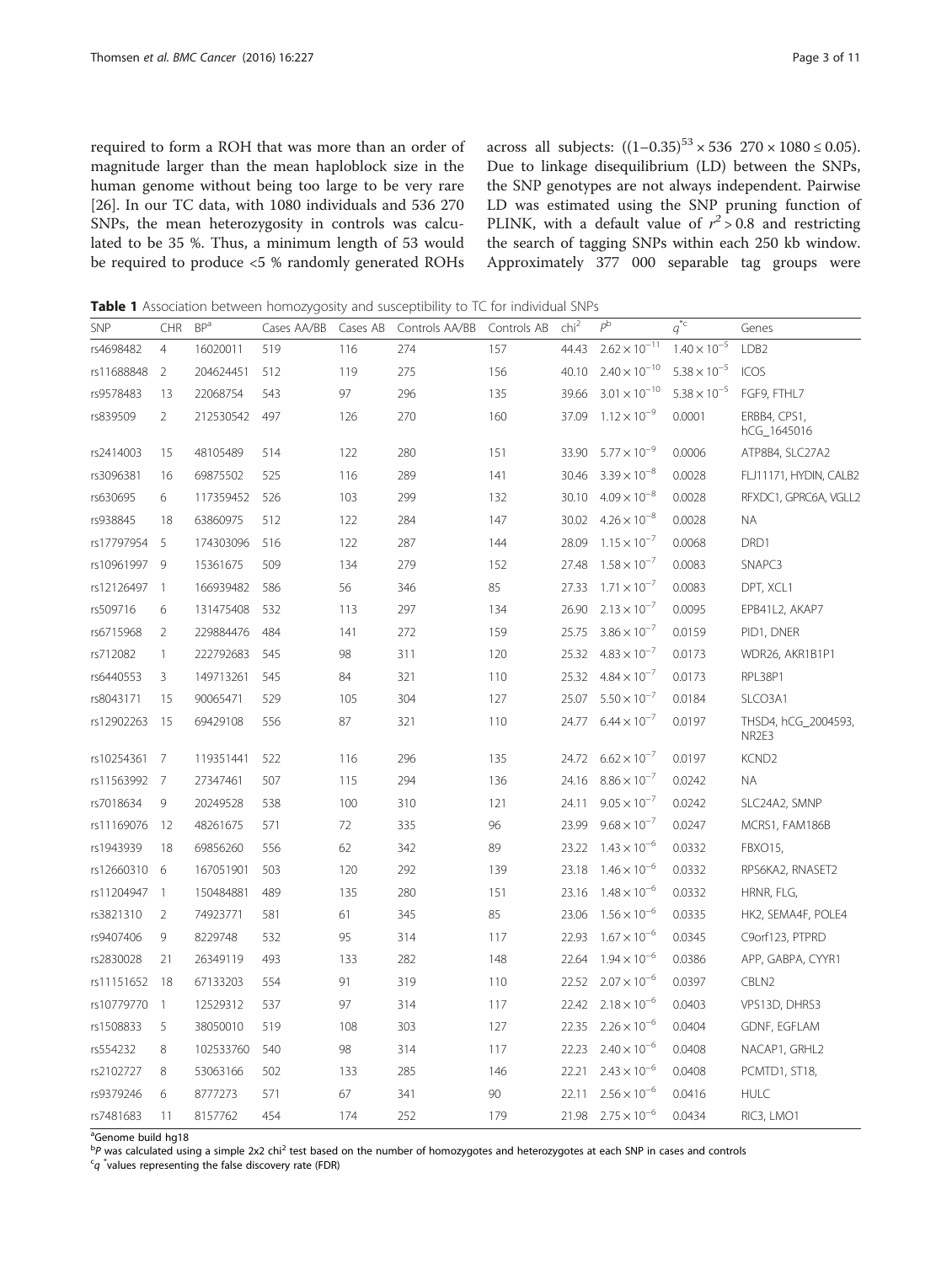<span id="page-3-0"></span>discovered, representing an >25 % reduction of information compared with the original number of SNPs. Thus, ROH length of 75 was used to approximate the degrees of freedom of 53 independent SNP calls.

The R statistics package was used to identify a list of 'common' ROHs with 75 consecutive homozygous SNP calls across a certain number of samples and with each ROH having identical start and end locations across the individuals. The "homozyg-group" option of the PLINK package was used to produce a file of the overlapping ROHs separated into pools containing the number of cases and controls carrying the ROH. We considered pools with more than five samples and at least 500 kb of length as recurrent ROHs. A consensus SNP set representing the minimal overlapping region across all samples in the pool was used to define the recurrent ROHs. The association of the recurrent ROHs was then tested for differences of the average proportion of ROHs among cases and controls. Within each overlapping ROH the proportion of homozygous genotypes at each SNP was calculated for cases and controls separately, and the significance of the difference was tested by a onetailed t-test.

#### Testing the effects of natural selection

We used three metrics, the integrated haplotype score (iHS), the fixation index  $(F_{st})$  and Fay and Wu's H to investigate the selective pressure due to demographic events (e.g. bottleneck events, founder effects or population isolation) on each recurrent ROH [[27](#page-10-0), [28](#page-10-0)]. All metrics were obtained from Haplotter Software (University of Chicago, Chicago, IL, USA; [http://haplotter.uchicago.edu/\)](http://haplotter.uchicago.edu/) [[28](#page-10-0), [29](#page-10-0)].

#### Testing the effects of inbreeding

To test whether inbreeding influenced the susceptibility to TC, three different inbreeding coefficients (F I, F II and F III) were derived for each individual based on their SNP data using GCTA [[22\]](#page-10-0). The coefficients were tested for differences between cases and controls using a Student's t-test. We also used a generalized linear regression model (GLM) and regressed F I, F II or F III as explanatory variables on the disease status of the TC patient as the binary response (0/1). We included several covariates in the model: the sex of the individuals, the first 10 ancestry-informative principal components and the percentage of SNPs missing for an individual.

A genomic measure of individual homozygosity  $(F_{ROH})$  was calculated by a method proposed by McQuillan et al. [\[30](#page-10-0)] in which  $L_{ROH}$  is the sum of ROHs per individual above a certain criterion length (i.e. 1000 kb as defined beforehand) and  $L_{\text{AUTO}}$  is the total SNP-mappable autosomal genome length, excluding the centromeres:

$$
F_{ROH} = \sum L_{ROH}/\ L_{AUTO}
$$

The estimate of the total genome captured was 2 677 608 286 bp.  $F_{ROH}$  estimates inbreeding differently compared to the coefficients based on SNP-by-SNP indices F I, F II and F III as it considers only homozygous regions above a predefined length criterion (i.e. 1000 kb). Due to the  $F_{ROH}$  distribution in our sample we divided ROHs into two classes, below and above 1500 kb, and  $F_{ROH}$  was calculated overall, and for the two subclasses using the R statistics package [[25](#page-10-0)]. The overall  $F_{ROH}$  was also tested for differences between cases and controls using a Student's t-test.

#### Results

After stringent quality control and exclusion of extreme population outliers the overall genetic matching was satisfying with a genomic control inflation factor at  $\lambda_{gc} = 1.00$  within the prior GWAS, indicating that no population stratification was present [[11\]](#page-9-0).

#### Proportion of total phenotypic variance explained by SNPs

The proportion of the total phenotypic variance explained by SNPs from the joint analysis transformed to the liability scale after Dempster and Lerner showed a value of 0.51 (SE 0.16 at  $P \le 1.97 \times 10^{-7}$ ) [[21\]](#page-9-0). After the exclusion of the regions covered by the previously identified TC risk SNPs the proportion of the total phenotypic variance explained by the so far unidentified SNPs was 0.33 (SE 0.15 at  $P \le 0.003$ ). While most of variance explained by common SNPs for individual autosomes stayed constant, a major drop was detected for chromosome 2 encompassing

Table 2 Association between overall ROH and TC (min. 75 SNPs per ROH)

|                            | Entire data set |          |      |               |      |
|----------------------------|-----------------|----------|------|---------------|------|
| Number of ROH <sup>a</sup> | Cases           | Controls | OR.  | 95 % CI       | Р    |
| < 10                       | 204             | 152      | 1.00 | Ref.          |      |
| $10 - 12$                  | 145             | 88       | 1.22 | $0.87 - 1.72$ | 0.23 |
| $13 - 15$                  | 170             | 127      | 0.99 | $0.73 - 1.36$ | 0.98 |
| >15                        | 130             | 64       | 1.55 | $1.05 - 2.18$ | 0.02 |
| Total length (Mb)          |                 |          |      |               |      |
| < 14.1                     | 153             | 117      | 1.00 | Ref.          |      |
| $14.1 - 19.4$              | 156             | 114      | 1.04 | $0.74 - 1.47$ | 0.79 |
| 19.4-25.4                  | 163             | 107      | 1.16 | $0.82 - 1.64$ | 0.38 |
| > 25.4                     | 177             | 93       | 1.45 | $1.02 - 2.06$ | 0.03 |

<sup>a</sup>Cutoffs were chosen to produce approximately equal group sizes for cases and controls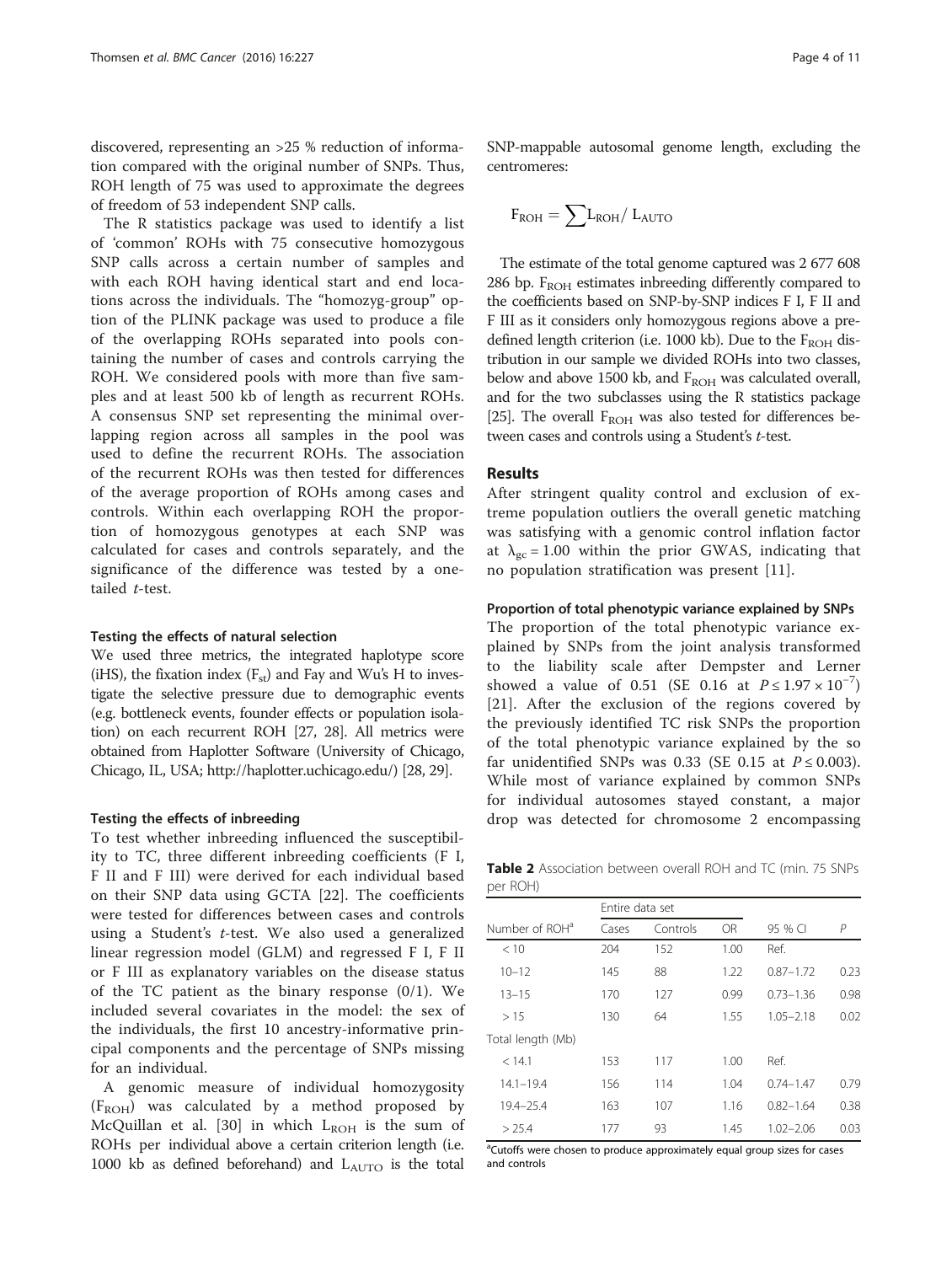<span id="page-4-0"></span>DIRC3 (from 0.11 to 0.03) and for chromosome 9 encompassing FOXE1 (from 0.17 to 0.08).

Genome-wide assessment of associations between homozygosity at individual SNPs and susceptibility to TC Results of the association between homozygosity and the susceptibility to TC on a SNP-by-SNP basis are shown

Table 3 List of ROHs associated with TC

in Table [1](#page-2-0). The FDR was calculated and controlled at an arbitrary level  $q^*$  < 0.05, for which 34 SNP were significant [\[23](#page-10-0)]. Corresponding odds ratios (ORs) of the onesided Fisher's exact test to prove the hypothesis that increased homozygosity is associated with higher risk of TC showed a minimum of  $OR = 1.85$  with a 95 % confidence interval of 1.23–3.41 for all SNPs in Table [1](#page-2-0).

| <b>ROH</b>       |                | Chr. Start – End (bp) <sup>a</sup> | Cases/controls | Chi <sup>2</sup> | $P^{\rm b}$ | $\mathsf{p} \mathsf{c}$ | iHS max <sup>d</sup> | $F_{\rm st\ max}^{\rm e}$ | Fay and Wu's H <sup>t</sup> | Genes <sup>g</sup>                                                                                                              |
|------------------|----------------|------------------------------------|----------------|------------------|-------------|-------------------------|----------------------|---------------------------|-----------------------------|---------------------------------------------------------------------------------------------------------------------------------|
| ROH <sub>1</sub> | $\overline{2}$ | 167204846-167895993                | 6/15           | 8.87             | 0.002       | $1.44 \times 10^{-4}$   | 3.50                 | 0.50                      | $-74.64$                    | XIRP2                                                                                                                           |
| ROH <sub>2</sub> | 3              | 121016843-121689105 10/0           |                | 6.70             | 0.009       | $9.43 \times 10^{-6}$   | 2.76                 | 0.50                      | $-37.03$                    | GSK3B, FSTL1, LRRC58,<br>GPR156                                                                                                 |
| ROH <sub>3</sub> | 10             | 44969326-45928700                  | 5/11           | 5,63             | 0.01        | $6.12 \times 10^{-5}$   | 1.85                 | 0.35                      | $-57.08$                    | ALOX5, OR13A1, ANUBL1,<br>CTGLF1, MARCH8, OR6D1P,<br>FAM21C, CTGLF10P                                                           |
| ROH4             | 6              | 69734043-70381283                  | 2/7            |                  | 5,42 0.01   | 0.007                   | 2.58                 | 0.27                      | $-31.48$                    | BAI3 <sup>9</sup>                                                                                                               |
| ROH <sub>5</sub> | 9              | 73966521-74829925                  | 2/7            | 5,42             | 0.01        | $1.60 \times 10^{-12}$  | 2.05                 | 0.44                      | $-19.76$                    | ALDH1A1, ZFAND5, TMC1                                                                                                           |
| ROH <sub>6</sub> | $\mathbf{1}$   | 217208583-218034929 7/0            |                | 4.67             | 0.03        | 0.08                    | 2.17                 | 0.41                      | $-55.42$                    | LYPLAL1, ZC3H11B                                                                                                                |
| ROH7             | $\overline{2}$ | 26036646-26765583                  | 7/0            | 4,67             | 0.03        | 0.18                    | 2.42                 | 0.61                      | $-64.28$                    | HADHA, HADHB, OTOF,<br>RAB10, SELI, C2orf39,<br>CIB4, FAM59B, PPIL1P1,<br>GPR113, C2orf70                                       |
| ROH <sub>8</sub> | 2              | 75174688-76481471                  | 7/0            | 4,67             | 0.03        | 0.03                    | 2.78                 | 0.57                      | $-66.54$                    | C2orf3, MRPL19, FAM176A,                                                                                                        |
| ROH9             | 1              | 177243354-178385972                | $6/0$          | 4.00             | 0.04        | $1.67 \times 10^{-4}$   | 2.67                 | 0.38                      | $-56.96$                    | ABL2, SOAT1, NPHS2,<br>CEP350, FAM20B,<br>TOR1AIP1, IFRG15,<br>TOR3A, C1orf125,<br>FAM163A, TDRD5,<br>TOR1AIP2                  |
| ROH10 2          |                | 112182736-113192306 6/0            |                |                  | 4.00 0.04   | 0.02                    | 2.54                 | 0.41                      | $-24.47$                    | SLC20A1, MERTK, ANAPC1,<br>POLR1B, CHCHD5, ZC3H8,<br>TMEM87B, FBLN7, TTL,<br>ZC3H6, RGPD8,                                      |
| ROH11 2          |                | 113858688-114678121 6/0            |                |                  | 4.00 0.04   | 0.83                    | 2.37                 | 0.50                      | $-48.23$                    | ACTR3, RABL2A, SLC35F5,<br>RPL23AP7, CBWD2,<br>RP11-395 L14.12,<br>FOXD4L1, WASH2P                                              |
| ROH12 4          |                | 181001922-181547116                | 6/0            | 4.00             | 0.04        | 0.33                    | 2.29                 | 0.53                      | $-36.74$                    | <b>NA</b>                                                                                                                       |
| ROH13 4          |                | 182307562-182564832 6 / 0          |                | 4,00             | 0.04        | 0.35                    | 2.09                 | 0.30                      | $-31.12$                    | hCG_2025798                                                                                                                     |
| ROH14 4          |                | 183848547-184539543 6 / 0          |                | 4.00             | 0.04        | $1.00 \times 10^{-8}$   | 2.09                 | 0.65                      | $-56.96$                    | DCTD, CLDN22, WWC2,<br>C4orf38, FAM92A3,<br>CLDN24                                                                              |
| ROH15 9          |                | 107008151-108187183 6/0            |                | 4,00             | 0.04        | 0.51                    | 2.75                 | 0.58                      | $-46.35$                    | FKTN, TAL2, SLC44A1,<br>GARNL2P, TMEM38B,<br>FSD1L, DEPDC1P2                                                                    |
| ROH16 15         |                | 96502627-98965249                  | 6/0            | 4.00             | 0.04        | $3.01 \times 10^{-12}$  | 3.09                 | 0.65                      | $-110.70$                   | IGF1R, MEF2A, HSP90B2P,<br>SYNM, LINS1, TTC23,<br>LRRC28, LYSMD4,<br>ADAMTS17, C15orf51,<br>LASS3, FAM169B,<br>FLJ42289, PRKXP1 |

<sup>a</sup>Chromosomal positions derived from the National Center for Biotechnology Information (NCBI), build 36, hg18

<sup>b</sup>Suggestive significance

dRepresents maximal absolute values for iHS, derived for CEU population ancestry from Haplotter, Phase II ([http://haplotter.uchicago.edu/\)](http://haplotter.uchicago.edu/)

<sup>e</sup>Represents maximal values for  $F_{str}$  derived for CEU population ancestry from Haplotter, Phase II

Significances for testing differences in homozygosity with H<sub>0</sub> : μ<sub>Cases</sub> = μ<sub>Controls</sub>; H<sub>1</sub> : μ<sub>Cases</sub> > μ<sub>Controls</sub>;<br><sup>d</sup>Penresents maximal absolute values for iHS, derived for CEU population apcestry from Haplotter.

<sup>&</sup>lt;sup>f</sup>Represents minimum values for Fay and Wu's H, derived for CEU population ancestry from Haplotter, Phase II <sup>g</sup>in flanking region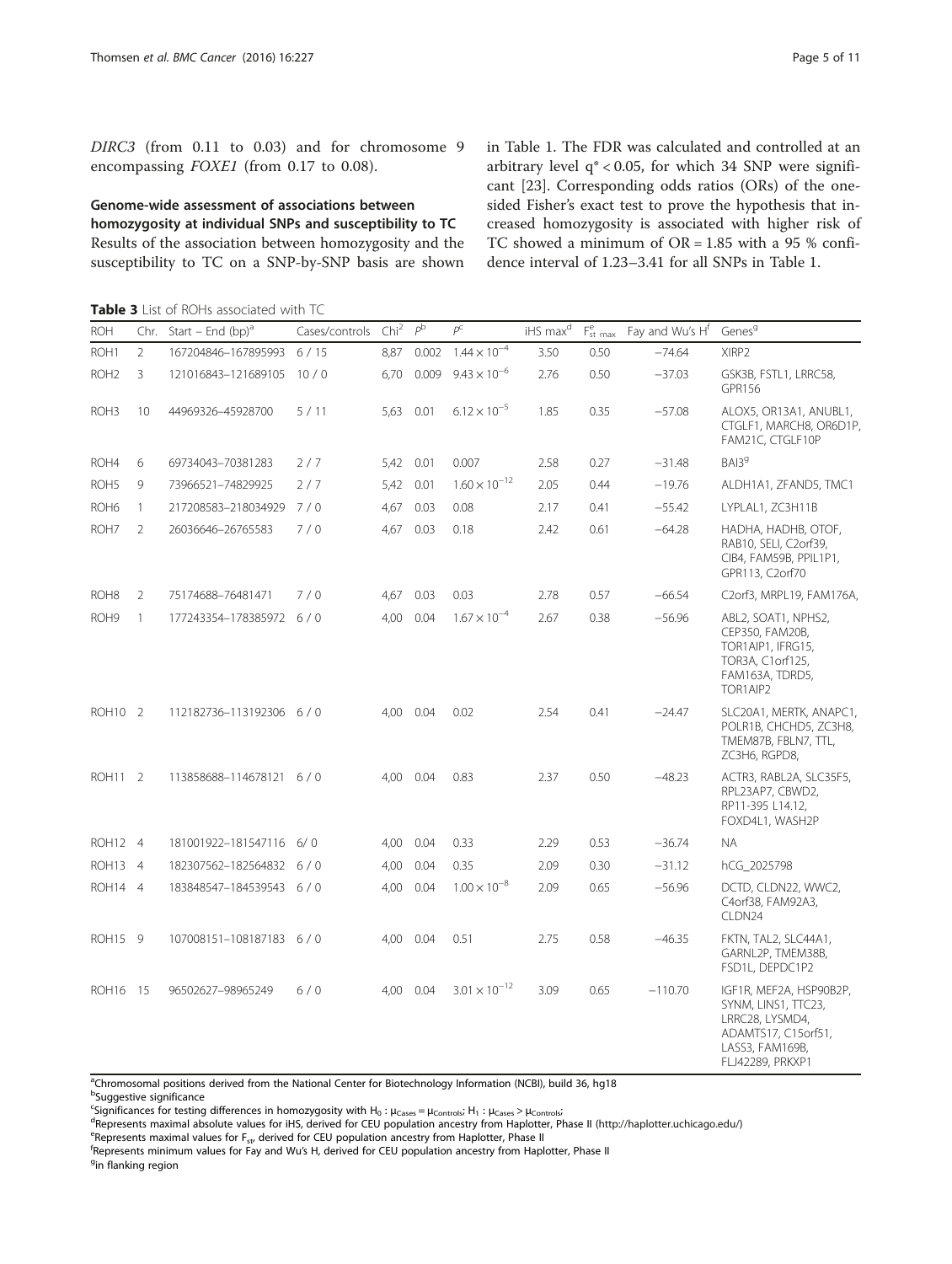## <span id="page-5-0"></span>Identification of ROHs and association between ROHs and TC susceptibility

We identified a total of 12 306 individual ROHs greater than 1000 kb across all 1080 individuals with 7523 ROHs in cases and 4783 ROHs in controls. On average 11.39 ROH segments with a total overall length of 22 980 kb per individual were detected. The average number of ROH segments per person in cases was 11.59 and in controls 11.09 ( $P_{diff} = 4.00 \times 10^{-2}$ ), the total length of ROHs per person was 4761 kb higher in cases than in controls ( $P_{diff}$ = 1.95 × 10<sup>-5</sup>), and the average ROH length per person in kb was significantly higher in cases (1988 kb) than in controls (1788 kb)  $(P_{diff} = 3.29 \times 10^{-8})$ .

We extended the tests for association between ROHs and susceptibility to TC by categorizing the number of ROHs and the total length of ROHs in Mb by forming control groups of similar size. They were compared with the numbers of cases within the corresponding classes (Table [2](#page-3-0)). Cases had more ROHs and the total length of ROHs was also longer than in controls. (e.g. for entire data set >15 ROHs, OR = 1.55,  $P = 0.02$ ; for >25.4 Mb,  $OR = 1.45, P = 0.03$ .

For further association analysis 2262 consensus groups were formed, of which a total of 225 ROHs were identified, that fulfilled the criteria of identical start and end location and at least 75 consecutive homozygous SNPs [[26\]](#page-10-0). An example for an overlapping region is given in the Additional file [1:](#page-9-0) Figure S1. None of the ROHs were associated with susceptibility to TC after correction for multiple testing. However, 16 ROHs were associated at a suggestive level  $(P < = 0.05)$ (Table [3](#page-4-0)). None of them encompassed the centromeric regions.

Intriguingly, several recurrent ROHs harbor genes that have been associated with risk or progression of TC (Table [3](#page-4-0)). The first consensus region, located on chromosome 2, shows the strongest association with TC susceptibility (uncorrected P value = 0.002, ROH1 in Table [3](#page-4-0)). Six cases and 15 controls carried a ROH spanning this region of 79 homozygous SNPs. Another consensus region on chromosome 3 (ROH2) spans 672 kb and contains 98 SNPs. Genes and predicted transcripts include GSK3B, FSTL1, LRRC58, GPR156. A consensus region on chromosome 10 spanning 81 SNPs on a length of 959 kb (ROH3,  $P = 0.01$ ) also hosts a considerable number of genes.

To scrutinize the significant ROH consensus regions, the average homozygosity for all SNP loci within a corresponding ROH was computed for cases and controls separately and tested for a difference with a one-tailed Student's t-test (Table [3](#page-4-0), column 9). Ten ROHs showed significant differences at  $P < 0.05$  level, of which 6 had more cases than controls.

## Natural selection as a cause of ROHs

To assess the influence of selection on the recurrent ROH regions, we used the measures iHS,  $F_{st}$  and Fay and Wu's H [\[28, 29, 31](#page-10-0), [32](#page-10-0)]. Every recurrent ROH showed significant values for the three estimates (iHS >2.0, Fst >0.2 and Fay and Wu's  $H < -10$ ; Table [3\)](#page-4-0), except for ROH3, for which the iHS value was 1.85. This indicates that each of the 16 ROH regions might be the result of a selective sweep.

## Inbreeding and association between homozygosity and TC

We formally calculated the inbreeding coefficients (so called F I, F II and F III) after Yang et al. for all samples [\[22\]](#page-10-0). The means (SDs) for F I in cases and controls were 0.003 (0.01) and -0.0005 (0.006), respectively, and significantly different from each other  $(P = 2.94 \times 10^{-13}$ , by Student's t-test). Thus, there was significant evidence that cases were more inbred than controls. This was supported by the inbreeding coefficient F III, which also differed significantly between cases and controls at  $P = 3.77 \times 10^{-6}$  with

Table 4 P-values for differences of inbreeding coefficients F I, F II and F III between cases and controls

| CHR. | Length in BP | $F  $ *               | $F  ^*$ | F III* |
|------|--------------|-----------------------|---------|--------|
| 1    | 239482994    | 0.16                  | 0.39    | 0.22   |
| 2    | 237975642    | 0.006                 | 0.01    | 0.01   |
| 3    | 195481660    | 0.19                  | 0.28    | 0.11   |
| 4    | 187415093    | 0.0002                | 0.01    | 0.008  |
| 5    | 175834594    | $4.52 \times 10^{-5}$ | 0.03    | 0.0009 |
| 6    | 165666786    | 0.09                  | 0.50    | 0.64   |
| 7    | 154972229    | 0.01                  | 0.72    | 0.36   |
| 8    | 141209234    | 0.0004                | 0.69    | 0.04   |
| 9    | 126549725    | 0.12                  | 0.22    | 0.17   |
| 10   | 131868223    | 0.02                  | 0.54    | 0.11   |
| 11   | 129246417    | 0.27                  | 0.60    | 0.71   |
| 12   | 128925838    | 0.01                  | 0.30    | 0.07   |
| 13   | 91046560     | 0.01                  | 0.15    | 0.15   |
| 14   | 82460885     | 0.44                  | 0.80    | 0.82   |
| 15   | 77621221     | 0.07                  | 0.74    | 0.12   |
| 16   | 82341226     | 0.26                  | 0.66    | 0.68   |
| 17   | 77544622     | 0.02                  | 0.55    | 0.41   |
| 18   | 74113617     | 0.23                  | 0.57    | 0.78   |
| 19   | 60064206     | 0.02                  | 0.13    | 0.04   |
| 20   | 59665714     | 0.002                 | 0.47    | 0.09   |
| 21   | 30132781     | 0.001                 | 0.89    | 0.15   |
| 22   | 27989019     | 0.63                  | 0.63    | 0.67   |

\*bold values show significant differences between cases and controls at  $P < 0.05$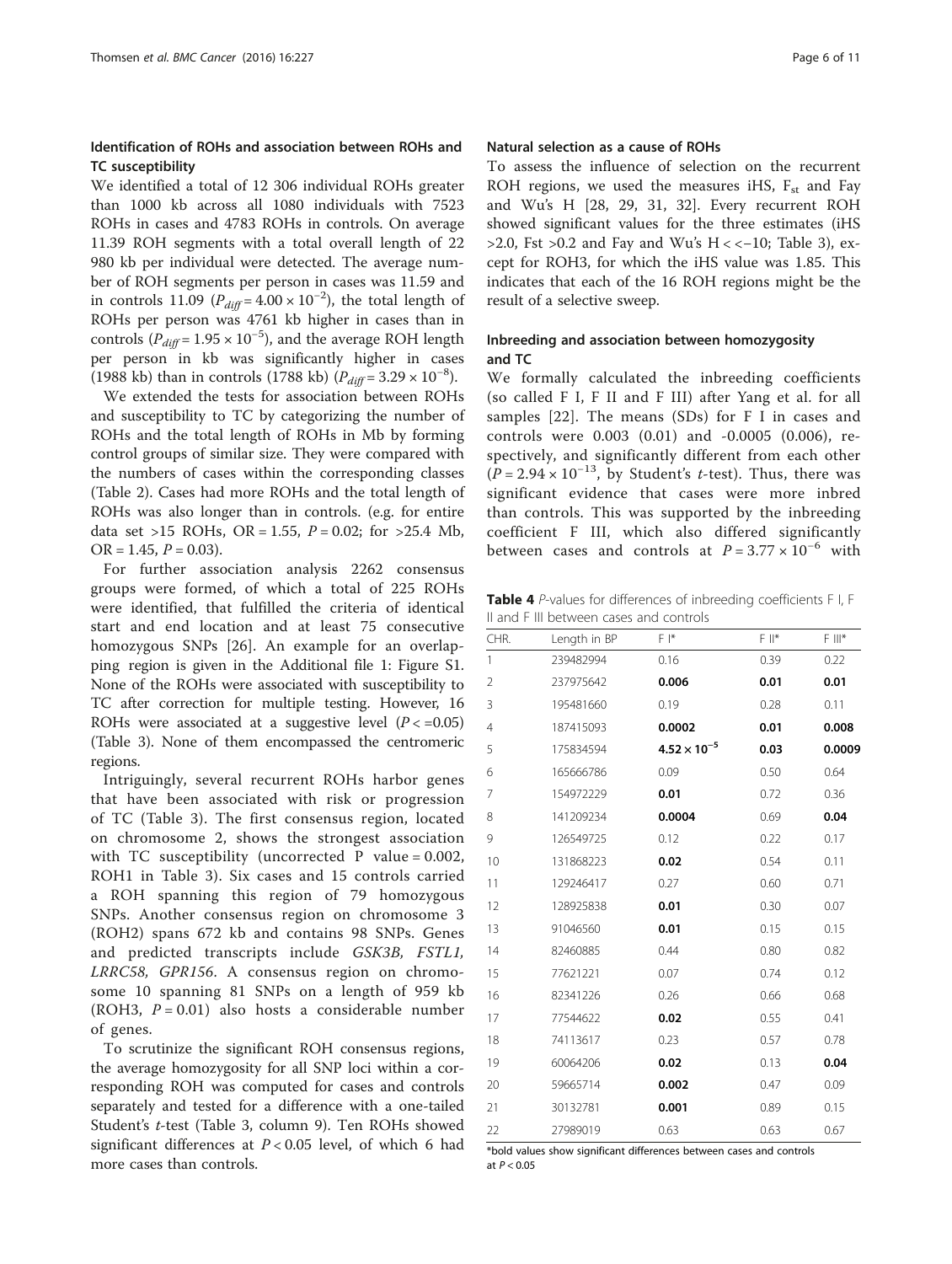cases being more inbred. The inbreeding coefficient F II was in cases 0.002 (0.01) and in controls 0.001 (0.007), but differences were not significant. Table [4](#page-5-0) lists the P values for the test of true differences of F I, F II and F III between cases and controls separately for each chromosome. Chromosomes 2, 4, 5 and 8 were significantly different. For all chromosomes cases showed higher values for F I, F II and F III than controls.

When using a GLM with several covariates and regressing the explanatory variables F I, F II or F III on the disease status of the TC patient as the binary response  $(0/1)$ , F I and F III remained significant at  $P = 0.003$  with a positive effect estimate of 32.19 and 64.38, respectively. This results in an increasing slope of the regression line

towards the diseased individuals. F II was also significant at  $P = 0.01$ .

A more detailed overview on the characteristics of the inbreeding coefficient for cases and controls is demonstrated in Fig. 1, which shows the variation of the inbreeding coefficient between chromosomes. The mean is rather constant across the chromosomes but the variation is increasing from chromosome 1 to 22 while the length of the chromosomes in base pairs is decreasing  $(r = -0.80, P = 6.51 \times 10^{-6}).$ 

Three additional associations for different consanguinity measures were tested (Fig. [2](#page-8-0)). The total length of individual ROHs was highly correlated with the total number of ROHs per individual ( $r = 0.77$ ,

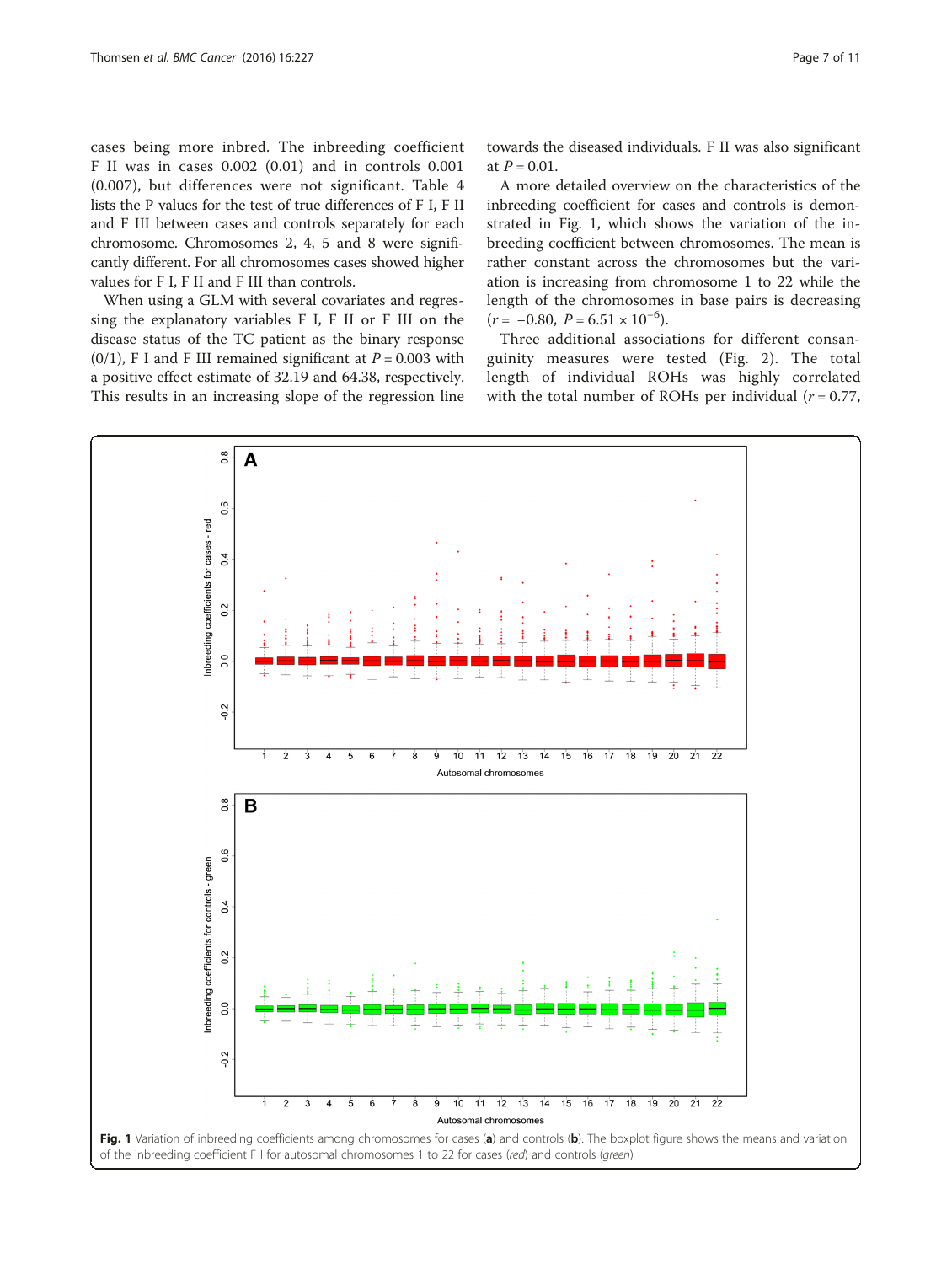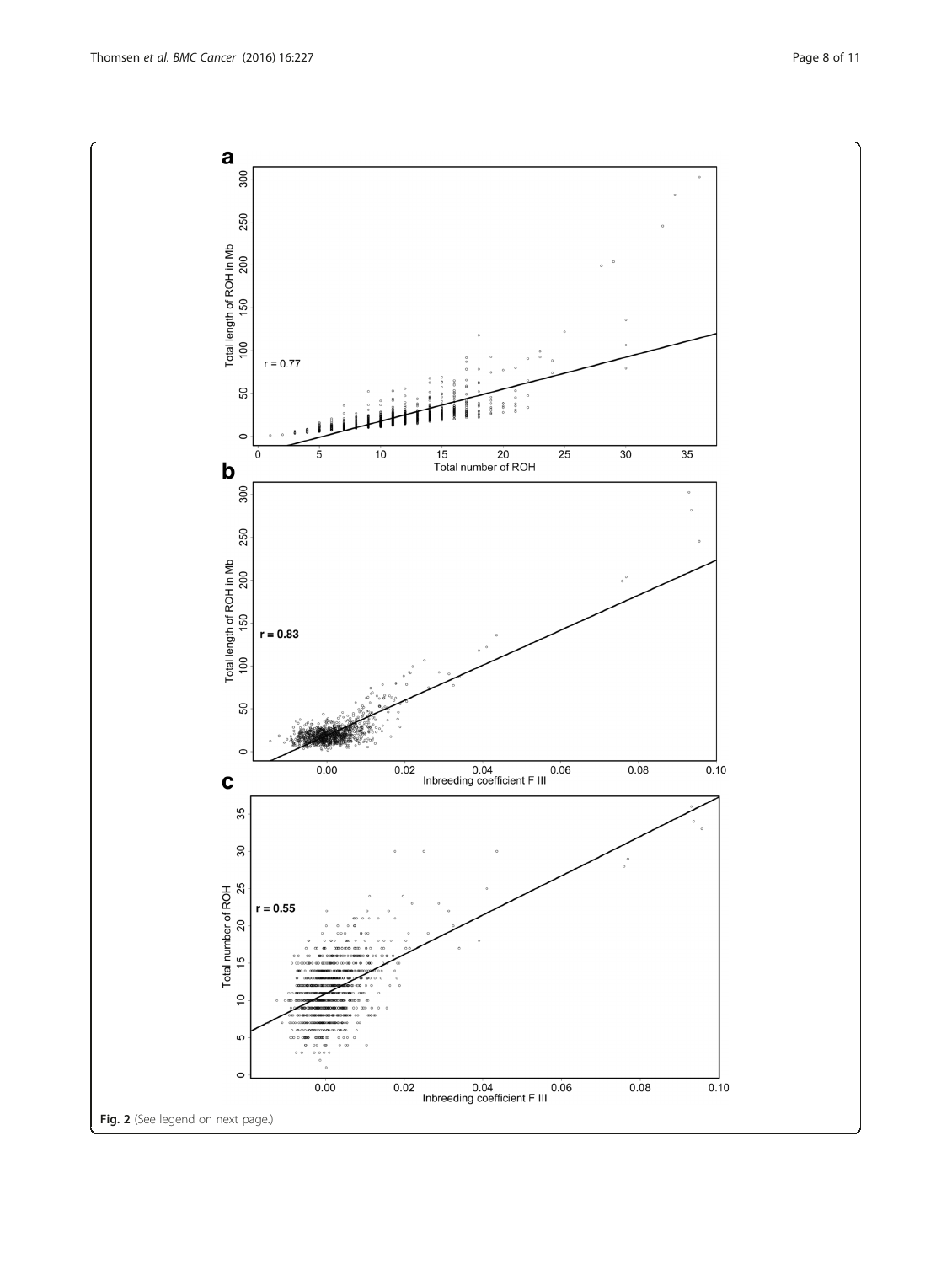<span id="page-8-0"></span>(See figure on previous page.)

Fig. 2 Pearson's correlation coefficients for different consanguinity measures. The total length of individual ROHs is highly correlated with the total number of ROHs per individual ( $r = 0.77$ ,  $P < 2.20*10^{-16}$ ) (a). A high association is determined for the total length of ROHs in Mb and the individual inbreeding coefficient F III ( $r = 0.83$ ,  $P < 2.20*10^{-16}$ ) (b), while the lowest association was determined for the total number of ROHs per individual and the individual inbreeding coefficient F III ( $r = 0.55$ ,  $P < 2.20*10^{-16}$ ) (c)

 $P < 2.20 \times 10^{-16}$ ). A significant association was also determined for the total length of ROHs per individual and the individual inbreeding coefficient F III ( $r = 0.83$ ,  $P < 2.20 \times 10^{-16}$ ) and for the total number of ROHs per individual and the individual inbreeding coefficient F III  $(r = 0.55, P < 2.20 \times 10^{-16}).$ 

Finally,  $F_{ROH}$  was also 0.22 units of standard deviation SD ( $P = 1.95 \times 10^{-5}$ ) higher in cases than controls. The correlation between the inbreeding coefficients and  $F_{ROH}$  were also highly significant (F I:  $r = 0.71$ ,  $P = 2.20 \times 10^{-16}$ ; F II:  $r = 0.72$ ,  $P = 2.20 \times 10^{-16}$ ; F III:  $r = 0.83$ ,  $P = 2.20 \times 10^{-16}$ ).

#### Discussion

Based on our previous GWAS we showed here that the proportion of the total phenotypic variance in TC risk explained by all common SNPs is about 0.51. After correcting for identified TC risk loci about two-thirds of the genetic variance remain to be identified [\[11, 17](#page-9-0)]. This fact clearly shows the high influence of both the genetic factors and the environment on the susceptibility of TC. In the present study, we sought to find other genetic explanations than genes identified through previous GWASs that function in a co-dominant manner. The focus was shifted towards recessive inheritance. The current work is to our knowledge the first analysis of the influence of genomic homozygosity and genomic inbreeding on the susceptibility to TC.

Already the genome-wide SNP-by-SNP analysis showed significantly higher proportion of homozygous genotypes among the cases than controls. Further downstream analyses revealed significant differences between cases and controls in terms of the number and length of ROHs per person.

It is known that homozygosity can be caused by demographic events, consanguinity/inbreeding or selective pressure [\[33, 34\]](#page-10-0). Most of the ROHs in our study were rather short though. This excludes recent consanguinity as the cause of inbreeding. However, the significant genomic inbreeding coefficients point to a certain level of relatedness that might remain from distant consanguinity. All the ROHs of interest showed significant evidence for natural selection (iHS,  $F_{st}$ , Fay and Wu's H) [\[28](#page-10-0)]. The influence of selective pressure on the ROH length can therefore not be excluded.

The analysis of specific overlapping ROHs did not result in a genome-wide significance, however, several ROHs were matching with regions that contain genes related to TC susceptibility. The majority of overlapping ROHs was absent in controls. Homozygosity in these ROHs might have been disappeared over time due to recombination. Only for ROH1, ROH3, ROH4 and ROH5 we detected more controls than cases to be homozygous for an overlapping ROH region. One of these, ROH5 overlaps with long contiguous stretches of homozygosity from other studies [[35](#page-10-0), [36](#page-10-0)]. However, in 10 out of 16 consensus regions significantly higher amount of homozygous SNPs were observed among cases than among controls. Thus, the inheritance of recessive genes harbored in these regions might be possible.

Our study shows some evidence of an association between extended stretches of homozygosity and an increased TC risk. This result is not unexpected as several studies before have detected association between ROHs and cancer susceptibility [\[16](#page-9-0)].

The novel result of our study is the significant effect of genomic inbreeding among cases and its relevant effect on the development of the disease. The inbreeding coefficients F I, F II, and F III were significantly higher in cases than in controls, even after correcting for numerous covariates using GLM. Inbreeding is supposed to reduce fitness by causing an overabundance of homozygous loci and increasing the probability of deleterious rare alleles that lead to inbreeding depression [\[37\]](#page-10-0). As inbreeding is related to homozygosity, the chances of offspring being affected by recessive or deleterious traits are therefore increased [\[38](#page-10-0)]. In fact, the assumption that a higher level of inbreeding or increased homozygosity correlates with cancer incidence has been proven already before on the genomic level [[16\]](#page-9-0).

Even the results of the  $F_{ROH}$  support the higher inbreeding among cases compared with controls, although  $F_{ROH}$  is discarding SNPs in regions outside of ROHs that are below our stringent length criterion. The fact, that we found no significant differences among cases and controls in the mean sum of shorter ROHs but highly significant differences for the longer ROHs supports the view that the differences in ROH length longer than 20 Mb reflect effects of more recent consanguinity rather than LD pattern of ancient origin. It has been shown that consanguinity increased in Italy early in the 20th century and subsequently decreased. This has been explained by population growth in the early 20th century and changing demographics since then [[39\]](#page-10-0). Another reason is the very large number of distantly related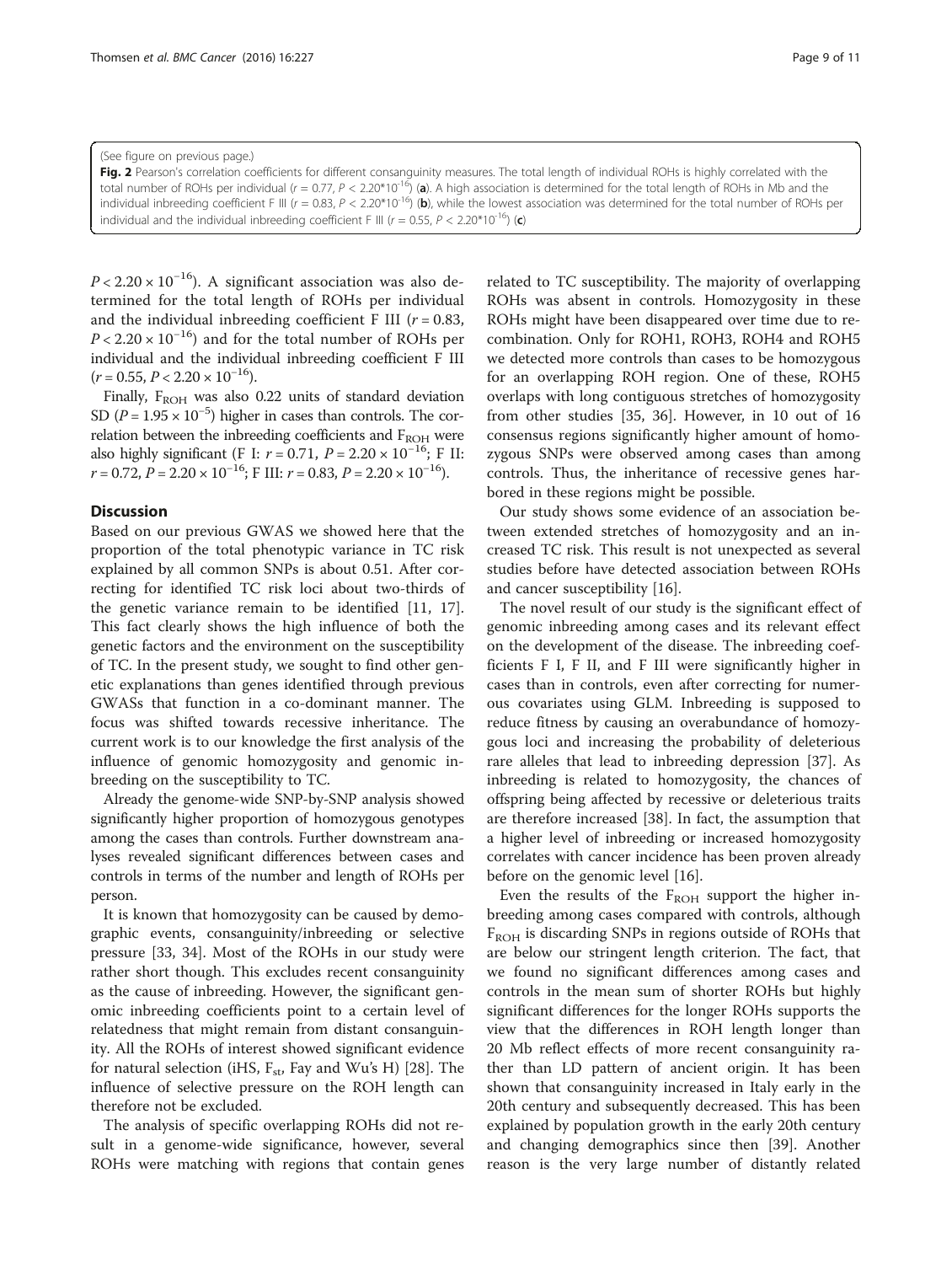<span id="page-9-0"></span>spouses in determining the population level of inbreeding [\[39](#page-10-0)]. With this source of a consanguineous population we had the unique opportunity to detect recessively inherited genomic regions for TC.

### Conclusion

We showed evidence for long ROHs to increase the risk of TC. Higher inbreeding among cases supports the existence of recessive alleles affecting TC risk. The genetic architecture of TC is highly supported by a genetic model, in which the variants of a complex disease are more likely to be rare than common. They are also likely to be numerous with highly polygenic architecture and of a small individual effect at the population level. If this view of the genetic architecture of common complex diseases is correct, then it would be important to consider inbreeding as a factor having an influence on the disease.

Supplementary information is available at the journals website.

## Additional file

[Additional file 1: Figure S1.](dx.doi.org/10.1186/s12885-016-2264-7) Example for recurrent ROHs in the telomeric region of chromosome 15 for 6 cases. (PDF 335 kb)

#### Abbreviations

BP: base pair; CEU: Utah residents with ancestry from northern and western Europe; CHR: chromosome; CI: confidence interval; F: inbreeding coefficient; FDR: false discovery rate; F<sub>st</sub>: Fixation index; GCTA: genome-wide complex trait analysis; GLM: generalized linear regression model; GRM: genetic relationship matrix; GWAS: Genome-wide association study; iHS: integrated haplotype score; kb: Kilo-base pair; LD: linkage disequilibrium; Mb: Mega base pair; MLM: mixed linear model; OR: odds ratio; PTC: papillary thyroid cancer; REML: restricted maximum likelihood; ROH: runs of homozygosity; SD: standard deviation; SE: standard error; SNP: single-nucleotide polymorphism; TC: thyroid cancer.

#### Competing interests

The authors declare that they have no competing interests.

#### Authors' contributions

HT, AF, FG, KH, SL organized and designed the study. BC, GF, PH and SH performed the GWAS RE, CR, MC, AC and FB were responsible of the collection of samples. HT performed the statistical analysis. HT, AF, KH wrote and reviewed the manuscript. All authors read and approved the final manuscript.

#### Acknowledgements

The Italian part of the study has received financial support from the Istituto Toscano Tumori.

#### Author details

<sup>1</sup>Molecular Genetic Epidemiology, C050, German Cancer Research Center (DKFZ), Im Neuenheimer Feld 580, 69120 Heidelberg, Germany. <sup>2</sup>Department of Biology, University of Pisa, Pisa, Italy. <sup>3</sup>Department of Endocrinology and Metabolism, University of Pisa, Pisa, Italy. <sup>4</sup>Blood Centre, Azienda Ospedaliero Universitaria A. Meyer, Firenze, Italy. <sup>5</sup>Department of Genomics, Life and Brain Center, University of Bonn, Bonn, Germany. <sup>6</sup>Division of Medical Genetics,<br>University Hospital Basel, Basel, Switzerland. <sup>7</sup>Department of Biomedicine, University Hospital Basel, Basel, Switzerland. <sup>8</sup>Center for Primary Health Care Research, Clinical Research Center, Lund University, Malmö, Sweden.

Received: 11 September 2015 Accepted: 9 March 2016 Published online: 16 March 2016

#### References

- 1. Agate L, Lorusso L, Elisei R. New and old knowledge on differentiated thyroid cancer epidemiology and risk factors. J Endocrinol Investig. 2012;35(6 Suppl):3–9.
- Li N, Du XL, Reitzel LR, Xu L, Sturgis EM. Impact of enhanced detection on the increase in thyroid cancer incidence in the United States: review of incidence trends by socioeconomic status within the surveillance, epidemiology, and end results registry, 1980-2008. Thyroid. 2013;23(1):103–10.
- 3. Tehranifar P, Wu HC, Shriver T, Cloud AJ, Terry MB. Validation of family cancer history data in high-risk families: the influence of cancer site, ethnicity, kinship degree, and multiple family reporters. Am J Epidemiol. 2015;181(3):204–12.
- 4. Cardis E, Kesminiene A, Ivanov V, Malakhova I, Shibata Y, Khrouch V, Drozdovitch V, Maceika E, Zvonova I, Vlassov O, et al. Risk of thyroid cancer after exposure to 131I in childhood. J Natl Cancer Inst. 2005;97(10):724–32.
- 5. Hemminki K, Eng C, Chen B. Familial risks for nonmedullary thyroid cancer. J Clin Endocrinol Metab. 2005;90(10):5747–53.
- 6. Hemminki K, Sundquist J, Lorenzo Bermejo J. Familial risks for cancer as the basis for evidence-based clinical referral and counseling. Oncologist. 2008;13(3):239–47.
- 7. Bonora E, Tallini G, Romeo G. Genetic predisposition to familial nonmedullary thyroid cancer: An update of molecular findings and state-ofthe-art studies. Journal of oncology. 2010;2010:385206.
- 8. Gudmundsson J, Sulem P, Gudbjartsson DF, Jonasson JG, Masson G, He H, Jonasdottir A, Sigurdsson A, Stacey SN, Johannsdottir H, et al. Discovery of common variants associated with low TSH levels and thyroid cancer risk. Nat Genet. 2012;44(3):319–22.
- 9. Gudmundsson J, Sulem P, Gudbjartsson DF, Jonasson JG, Sigurdsson A, Bergthorsson JT, He H, Blondal T, Geller F, Jakobsdottir M, et al. Common variants on 9q22.33 and 14q13.3 predispose to thyroid cancer in European populations. Nat Genet. 2009;41(4):460–4.
- 10. Takahashi M, Saenko VA, Rogounovitch TI, Kawaguchi T, Drozd VM, Takigawa-Imamura H, Akulevich NM, Ratanajaraya C, Mitsutake N, Takamura N, et al. The FOXE1 locus is a major genetic determinant for radiation-related thyroid carcinoma in Chernobyl. Hum Mol Genet. 2010;19(12):2516–23.
- 11. Kohler A, Chen B, Gemignani F, Elisei R, Romei C, Figlioli G, Cipollini M, Cristaudo A, Bambi F, Hoffmann P, et al. Genome-wide association study on differentiated thyroid cancer. J Clin Endocrinol Metab. 2013;98(10):E1674–1681.
- 12. Bener A, El Ayoubi HR, Chouchane L, Ali AI, Al-Kubaisi A, Al-Sulaiti H, Teebi AS. Impact of consanguinity on cancer in a highly endogamous population. Asian Pac J Cancer Prev. 2009;10(1):35–40.
- 13. Kijas JW. Detecting regions of homozygosity to map the cause of recessively inherited disease. Methods Mol Biol. 2013;1019:331–45.
- 14. Spain SL, Cazier JB, Consortium C, Houlston R, Carvajal-Carmona L, Tomlinson I. Colorectal cancer risk is not associated with increased levels of homozygosity in a population from the United Kingdom. Cancer Res. 2009;69(18):7422–9.
- 15. Enciso-Mora V, Hosking FJ, Houlston RS. Risk of breast and prostate cancer is not associated with increased homozygosity in outbred populations. Eur J Hum Genet. 2010;18(8):909–14.
- 16. Wang C, Xu Z, Jin G, Hu Z, Dai J, Ma H, Jiang Y, Hu L, Chu M, Cao S, et al. Genome-wide analysis of runs of homozygosity identifies new susceptibility regions of lung cancer in Han Chinese. Journal of biomedical research. 2013;27(3):208–14.
- 17. Figlioli G, Kohler A, Chen B, Elisei R, Romei C, Cipollini M, Cristaudo A, Bambi F, Paolicchi E, Hoffmann P, et al. Novel genome-wide association studybased candidate loci for differentiated thyroid cancer risk. J Clin Endocrinol Metab. 2014;99(10):E2084–2092.
- 18. Purcell S, Neale B, Todd-Brown K, Thomas L, Ferreira MA, Bender D, Maller J, Sklar P, de Bakker PI, Daly MJ, et al. PLINK: a tool set for whole-genome association and population-based linkage analyses. Am J Hum Genet. 2007; 81(3):559–75.
- 19. Anderson CA, Pettersson FH, Clarke GM, Cardon LR, Morris AP, Zondervan KT. Data quality control in genetic case-control association studies. Nat Protoc. 2010;5(9):1564–73.
- 20. Yang J, Benyamin B, McEvoy BP, Gordon S, Henders AK, Nyholt DR, Madden PA, Heath AC, Martin NG, Montgomery GW, et al. Common SNPs explain a large proportion of the heritability for human height. Nat Genet. 2010;42(7):565–9.
- 21. Dempster ER, Lerner IM. Heritability of threshold characters. Genetics. 1950;35(2):212–36.